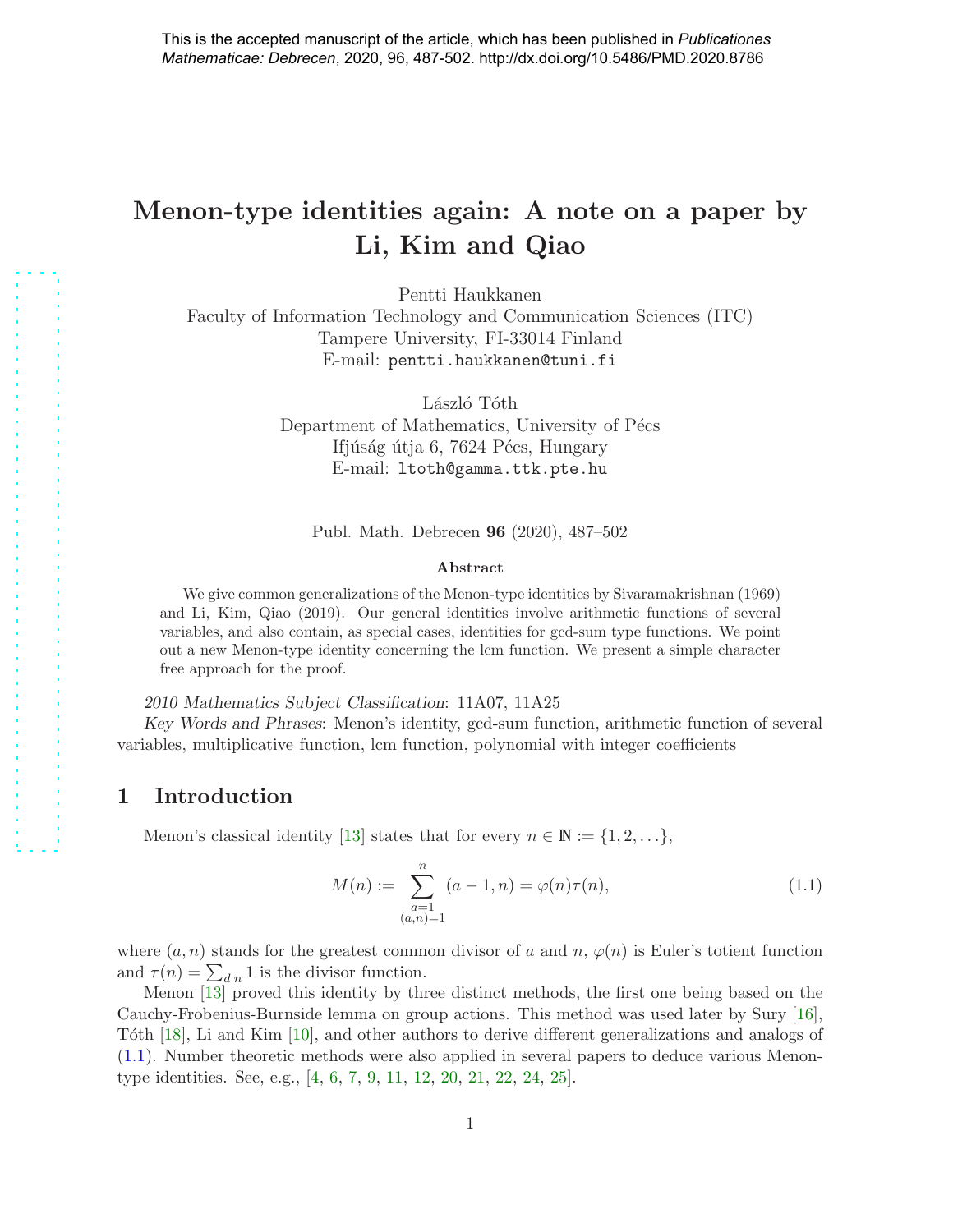It is less known and is not considered in the above mentioned papers the following old generalization, due to Sivaramakrishnan [\[15\]](#page-12-10), in a slightly different form:

<span id="page-1-0"></span>
$$
M(m, n, t) := \sum_{\substack{a=1 \ (a,m)=1}}^{t} (a-1, n) = \frac{t \varphi(m)\tau(n)}{m} \prod_{p^{\nu}||n_1} \left(1 - \frac{\nu}{(\nu+1)p}\right),
$$
(1.2)

where  $m, n, t \in \mathbb{N}$  such that  $m \mid t, n \mid t$  and  $n_1 = \max\{d \in \mathbb{N} : d \mid n, (d, m) = 1\}$ . If  $m = n = t$ , then  $M(n, n, n) = M(n)$ , that is, [\(1.2\)](#page-1-0) reduces to [\(1.1\)](#page-0-0). However, if n | m and  $t = m$ , then it follows from [\(1.2\)](#page-1-0) that

$$
\sum_{\substack{a=1 \ (a,m)=1}}^{m} (a-1,n) = \varphi(m)\tau(n),
$$

which was recently obtained by Jafari and Madadi [\[8,](#page-12-11) Cor. 2.2], using group theoretic arguments, without referring to the paper [\[15\]](#page-12-10). It was pointed out by Sivaramakrishnan [15] that if  $t = [m, n]$ , the least common multiple of m and n, then  $M(m, n, [m, n])$  is a multiplicative function of two variables.

In a quite recent paper, Li, Kim and Qiao [\[12,](#page-12-9) Th. 2.5] proved that for any integers  $n \geq 1$ ,  $k \geq 0, \ell \geq 1$  one has

<span id="page-1-1"></span>
$$
\sum_{\substack{1 \le a,b_1,\dots,b_k \le n \\ (a,n)=1}} (a^{\ell}-1,b_1,\dots,b_k,n) = \varphi(n)(\mathrm{id}_k * C^{(\ell)})(n),\tag{1.3}
$$

where  $*$  denotes the Dirichlet convolution,  $id_k(n) = n^k$  and  $C^{(\ell)}(n)$  is the number of solutions of the congruence  $x^{\ell} \equiv 1 \pmod{n}$  with  $(x, n) = 1$ . Note that the condition  $(x, n) = 1$  can be omitted here. For the proof they used properties of characters of finite abelian groups. The case  $k = 0$  recovers certain identities given by the second author [\[18\]](#page-12-2). If  $k = 0$  and  $\ell = 1$ , then [\(1.3\)](#page-1-1) reduces to  $(1.1)$ .

The sum  $M(n)$  is related to the gcd-sum function, also known as Pillai's arithmetical function, given by

<span id="page-1-2"></span>
$$
G(n) := \sum_{a=1}^{n} (a, n) = n \sum_{d|n} \frac{\varphi(d)}{d} \quad (n \in \mathbb{N}).
$$
 (1.4)

A large number of different generalizations and analogs of the function  $G(n)$  is presented in the literature. See, e.g., [\[5,](#page-12-12) [17\]](#page-12-13).

It is the goal of this paper to give common generalizations of the identities [\(1.2\)](#page-1-0) and [\(1.3\)](#page-1-1), and to present a simple character free approach for the proof. Our general identity, included in Theorem [3.1,](#page-4-0) involves arithmetic functions of several variables, and also contains, as a special case, identities for gcd-sum type functions, such as identity [\(1.4\)](#page-1-2). The identity of Theorem [3.7](#page-8-0) is concerning arithmetic functions of a single variable.

We point out the following new Menon-type identity, which is another special case of our results. See Theorem [4.1](#page-9-0) and Corollary [4.2.](#page-11-0) If  $n \in \mathbb{N}$ , then

<span id="page-1-3"></span>
$$
\sum_{\substack{1 \le a,b \le n \\ (a,n)=(b,n)=1}} [(a-1,n),(b-1,n)] = \varphi(n)^2 \prod_{p^{\nu}||n} \left(1 + 2\nu - \frac{p^{\nu} - 1}{p^{\nu-1}(p-1)^2}\right). \tag{1.5}
$$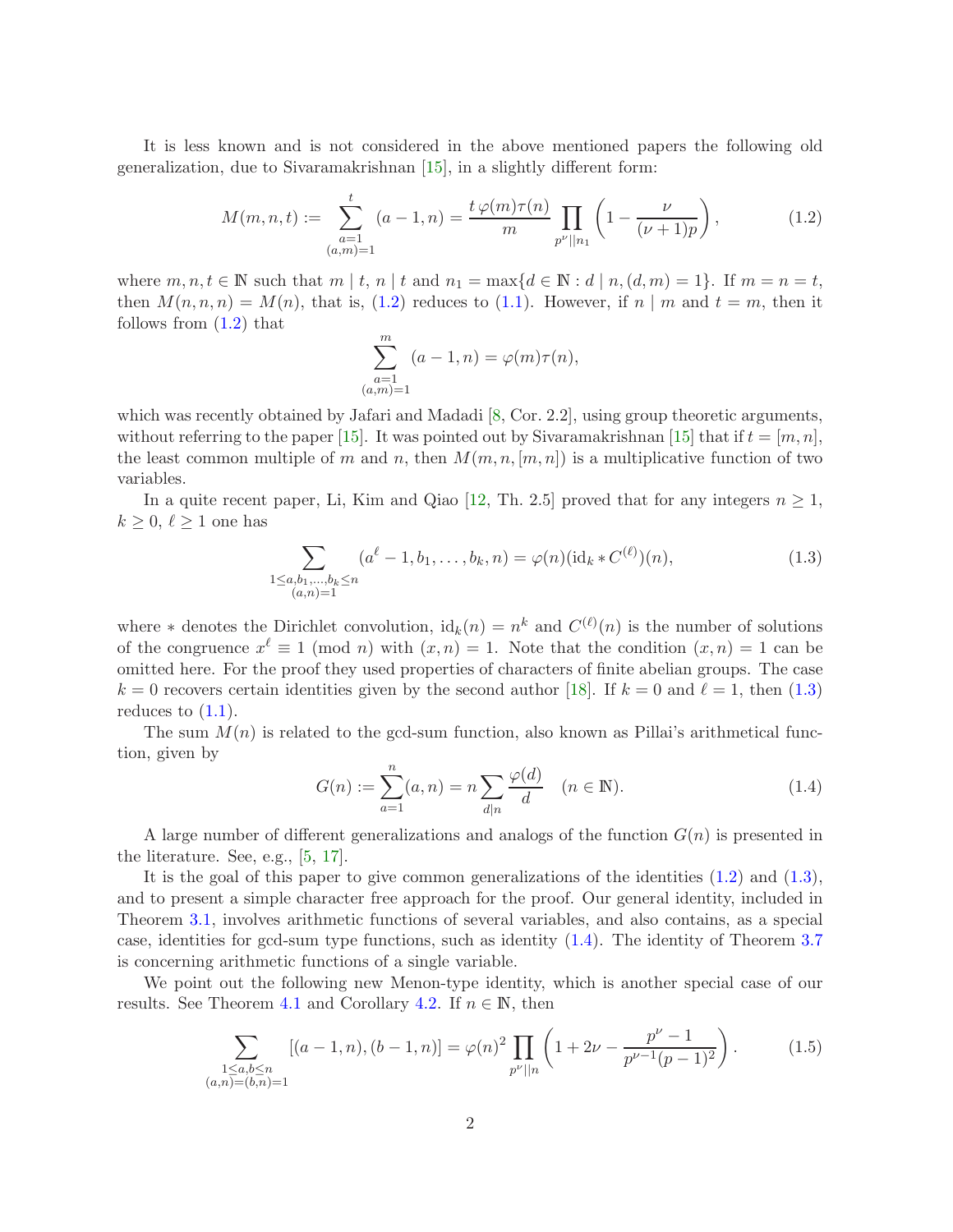Note that identity [\(1.2\)](#page-1-0) was generalized by Sita Ramaiah [\[14,](#page-12-14) Th. 9.1] in another way, namely in terms of regular convolutions. Our results can further be generalized to regular convolutions and to k-reduced residue systems. For the sake of brevity, we do not present the details. For appropriate material we refer to [\[2,](#page-12-15) [3,](#page-12-16) [14\]](#page-12-14).

### 2 Preliminaries

#### 2.1 Arithmetic functions of several variables

Let  $f, g : \mathbb{N}^k \to \mathbb{C}$  be arithmetic functions of k variables. Their Dirichlet convolution is defined as

$$
(f *_{k} g)(n_{1},...,n_{k}) = \sum_{d_{1}|n_{1},...,d_{k}|n_{k}} f(d_{1},...,d_{k})g(n_{1}/d_{1},...,n_{k}/d_{k}).
$$

In the case  $k = 1$  we write simply  $f *_{1} g = f * g$ . The identity under  $*_k$  is

$$
\delta_k(n_1,\ldots,n_k)=\delta(n_1)\cdots\delta(n_k),
$$

where  $\delta(1) = 1$  and  $\delta(n) = 0$  for  $n \neq 1$ . An arithmetic function f of k variables possesses an inverse under  $*_k$  if and only if  $f(1,\ldots,1)\neq 0$ . Let  $\zeta_k(n_1,\ldots,n_k)$  be defined as  $\zeta_k(n_1,\ldots,n_k)=1$ for all  $n_1, \ldots, n_k \in \mathbb{N}$ . Its Dirichlet inverse is the Möbius function  $\mu_k$  of k variables given as

$$
\mu_k(n_1,\ldots,n_k)=\mu(n_1)\cdots\mu(n_k),
$$

where  $\mu$  is the classical Möbius function of one variable.

Let g be an arithmetic function of one variable. Then the principal function  $\Pr_k(g)$  associated with  $g$  is the arithmetic function of  $k$  variables defined as

$$
\Pr_k(g)(n_1,\ldots,n_k) = \begin{cases} g(n), & \text{if } n_1 = \cdots = n_k = n, \\ 0, & \text{otherwise.} \end{cases}
$$

(See Vaidyanathaswamy [\[23\]](#page-13-5).) Let f be the arithmetic function of k variables defined by

$$
f(n_1,\ldots,n_k)=g((n_1,\ldots,n_k)),
$$

having the gcd on the right-hand side. Then

$$
f(n_1,\ldots,n_k) = \sum_{d|(n_1,\ldots,n_k)} (\mu * g)(d) = \sum_{d_1|n_1,\ldots,d_k|n_k} \Pr_k(\mu * g)(d_1,\ldots,d_k),
$$

that is,

$$
f = \Pr_k(\mu * g) *_{k} \zeta_k,
$$

which means that

<span id="page-2-0"></span>
$$
\Pr_k(\mu * g) = \mu_k *_{k} f. \tag{2.1}
$$

An arithmetic function f of k variables is said to be multiplicative if  $f(1, \ldots, 1) = 1$  and

$$
f(m_1n_1,\ldots,m_kn_k)=f(m_1,\ldots,m_k)f(n_1,\ldots,n_k)
$$

for all positive integers  $m_1, \ldots, m_k$  and  $n_1, \ldots, n_k$  with  $(m_1 \cdots m_k, n_1 \cdots n_k) = 1$ . For example, the gcd function  $(n_1, \ldots, n_k)$  and the lcm function  $[n_1, \ldots, n_k]$  are multiplicative. If f and g are multiplicative functions of k variables, then their Dirichlet convolution  $f *_{k} g$  is also multiplicative. See [\[19,](#page-13-6) [23\]](#page-13-5).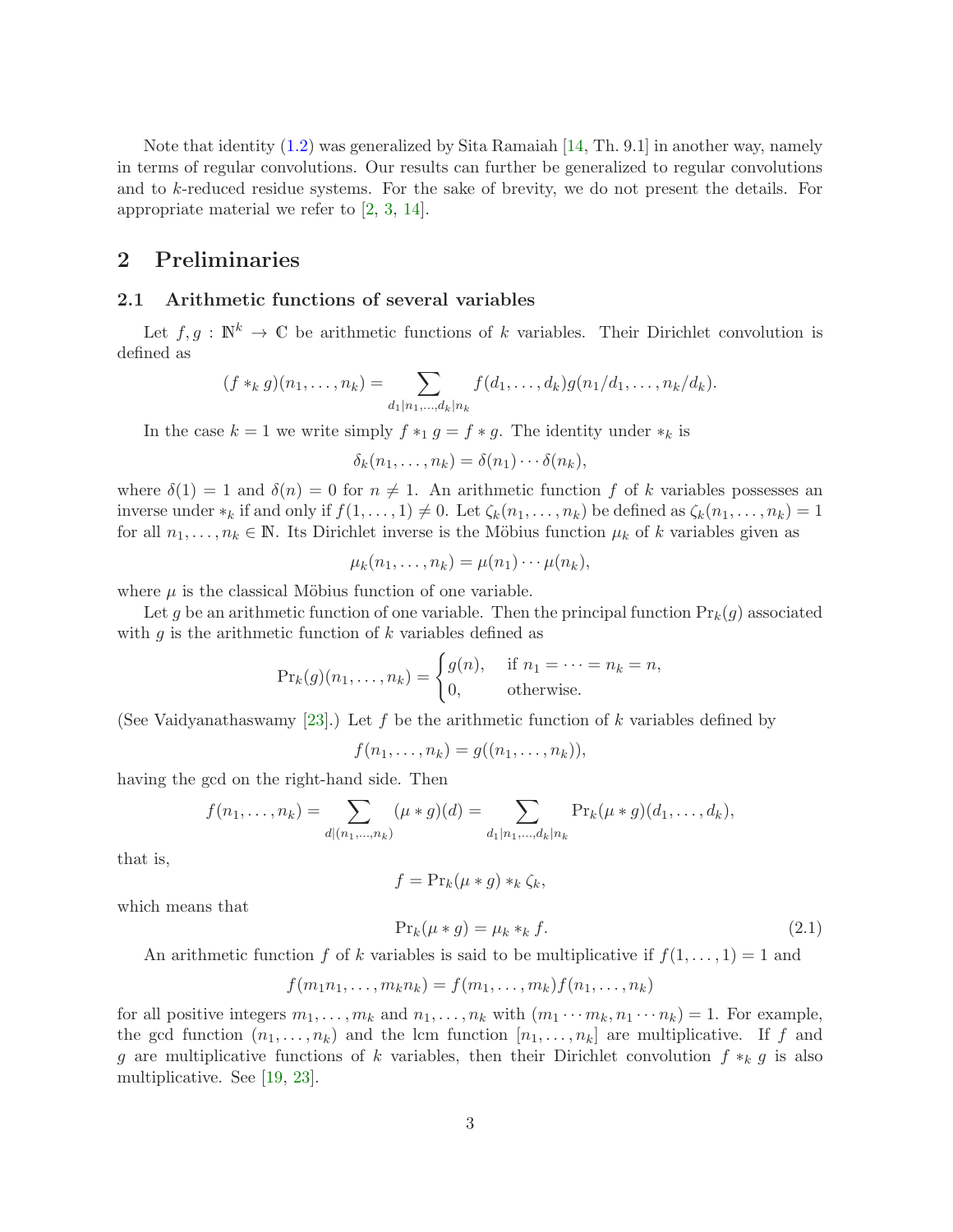#### <span id="page-3-2"></span>2.2 Number of solutions of congruences

For a given polynomial  $P \in \mathbb{Z}[x]$  let  $N_P(n)$  denote the number of solutions x (mod n) of the congruence  $P(x) \equiv 0 \pmod{n}$  and let  $N_P(n)$  be the number of solutions x (mod n) such that  $(x, n) = 1$ . Furthermore, for a fixed integer  $s \in \mathbb{N}$ , let  $\widehat{N}_P (n, s)$  be the number of solutions x  $\pmod{n}$  such that  $(x, n, s) = 1$ .

The functions  $N_P(n)$ ,  $N_P(n)$  and  $N_P(n, s)$  are multiplicative in n, which are direct consequences of the Chinese remainder theorem.

It is easy to see that if  $P(x) = a_0 + a_1x + \cdots + a_kx^k$  and  $(a_0, n) = 1$ , then  $N_P(n) = \hat{N}_P(n) =$  $\widehat{N}_P(n, s)$ . This applies, in particular, to  $P(x) = -1 + x^{\ell}$ . See the Introduction regarding the notation  $C^{(\ell)}(n)$ , used by Li, Kim and Qiao [\[12\]](#page-12-9).

#### 2.3 Lemma

We will need the next lemma.

<span id="page-3-0"></span>**Lemma 2.1.** Let  $d, r, s \in \mathbb{N}$ ,  $x \in \mathbb{Z}$  such that  $d | r, s | r$ . Then

$$
\sum_{\substack{1 \le a \le r \\ (a,s)=1 \\ a \equiv x \pmod{d}}} 1 = \begin{cases} \frac{r}{d} \prod_{p|s} \left(1 - \frac{1}{p}\right), & \text{if } (d,s,x) = 1, \\ p|d & \text{otherwise.} \end{cases}
$$

In the special case  $r = s$  this is known in the literature, usually proved by the inclusionexclusion principle. See, e.g., [\[1,](#page-12-17) Th. 5.32]. Also see [\[7,](#page-12-6) Lemma] for a generalization in terms of regular convolutions. Here we use a different approach, similar to the proof of [\[14,](#page-12-14) Th. 9.1] and to the proofs of our previous papers [\[21,](#page-13-1) [22\]](#page-13-2).

*Proof of Lemma* [2.1](#page-3-0). Let A denote the given sum. If  $(d, s, x) \neq 1$ , then the sum A is empty and equal to zero. Indeed, if we assume  $p | (d, s, x)$  for some prime p, then  $p | a \equiv x \pmod{d}$ . Hence  $p \mid (a, s) = 1$ , a contradiction.

Assume now that  $(d, s, x) = 1$ . By using the property of the Möbius function, the given sum can be written as  $\overline{\Omega}$ 

<span id="page-3-1"></span>
$$
A = \sum_{\substack{1 \le a \le r \\ a \equiv x \pmod{d}}} \sum_{\delta | (a,s)} \mu(\delta) = \sum_{\delta | s} \mu(\delta) \sum_{\substack{j=1 \\ \delta j \equiv x \pmod{d}}}^{r/\delta} 1.
$$
 (2.2)

Let  $\delta$  | s be fixed. The linear congruence  $\delta j \equiv x \pmod{d}$  has solutions in j if and only if  $(\delta, d) \mid x$ . Here  $(\delta, d) \mid \delta$  and  $\delta \mid s$ , hence  $(\delta, d) \mid s$ . Also,  $(\delta, d) \mid d$ . If  $(\delta, d) \mid x$  holds, then  $(\delta, d) | (d, s, x) = 1$ , therefore  $(\delta, d) = 1$ . We deduce that the above congruence has

$$
N=\frac{r}{d\delta}
$$

solutions (mod  $r/\delta$ ) and the last sum in  $(2.2)$  is N. This gives

$$
A = \frac{r}{d} \sum_{\substack{\delta \mid s \\ (\delta, d) = 1}} \frac{\mu(\delta)}{\delta} = \frac{r}{d} \prod_{\substack{p \mid s \\ p \nmid d}} \left( 1 - \frac{1}{p} \right).
$$

 $\Box$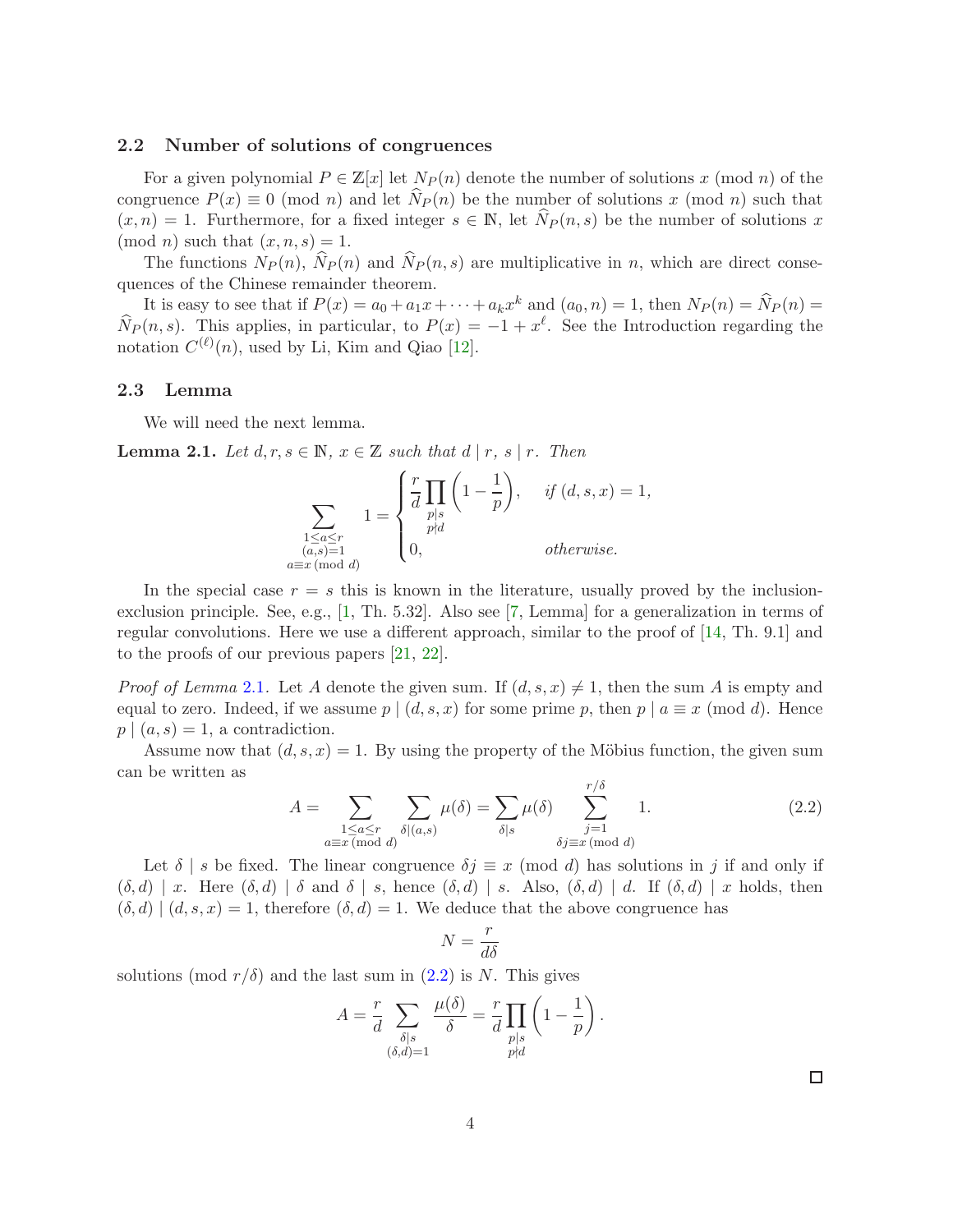# 3 Main results

Assume that

- (1)  $k, \ell \geq 0$  are fixed integers, not both zero;
- (2)  $m_i, r_i, s_i, n_j, t_j \in \mathbb{N}$  are integers such that  $m_i | r_i, s_i | r_i, n_j | t_j$   $(1 \le i \le k, 1 \le j \le \ell);$
- (3)  $f : \mathbb{N}^{k+\ell} \to \mathbb{C}$  is an arbitrary arithmetic function of  $k+\ell$  variables;
- (4)  $P_i, Q_j \in \mathbb{Z}[x]$  are arbitrary polynomials  $(1 \leq i \leq k, 1 \leq j \leq \ell)$ . Consider the sum

$$
S := \sum_{\substack{1 \le a_i \le r_i \\ (a_i, s_i) = 1 \\ 1 \le i \le k}} \sum_{\substack{1 \le b_j \le t_j \\ 1 \le j \le \ell}} f((P_1(a_1), m_1), \dots, (P_k(a_k), m_k), (Q_1(b_1), n_1), \dots, (Q_\ell(b_\ell), n_\ell)),
$$

where  $(P_i(a_i), m_i)$  and  $(Q_i(b_i), n_i)$  represent the gcd's of the corresponding values  $(1 \leq i \leq k,$  $1 \leq j \leq \ell$ ).

<span id="page-4-0"></span>**Theorem 3.1.** Under the above assumptions  $(1)-(4)$  we have

$$
S = r_1 \cdots r_k t_1 \cdots t_\ell \sum_{\substack{d_i \mid m_i \ e_j \mid n_j}} \sum_{e_j \mid n_j \ i \le k} \frac{(\mu_{k+\ell} *_{k+\ell} f)(d_1, \dots, d_k, e_1, \dots, e_\ell)}{d_1 \cdots d_k e_1 \cdots e_\ell}
$$

$$
\times \left( \prod_{1 \le i \le k} \widehat{N}_{P_i}(d_i, s_i) \beta(s_i, d_i) \right) \left( \prod_{1 \le j \le \ell} N_{Q_j}(e_j) \right),
$$

where  $N_{P_i}(d_i, s_i)$  and  $N_{Q_j}(e_j)$   $(1 \leq i \leq k, 1 \leq j \leq \ell)$  are defined in Section [2.2,](#page-3-2) and

$$
\beta(s_i, d_i) = \prod_{\substack{p|s_i \\ p \nmid d_i}} \left(1 - \frac{1}{p}\right).
$$

Corollary 3.2. If  $\ell = 0$ , then Theorem [3.1](#page-4-0) gives the pure Menon-type identity

<span id="page-4-1"></span>
$$
S = r_1 \cdots r_k \sum_{\substack{d_i|m_i \\ 1 \le i \le k}} \frac{(\mu_k *_{k} f)(d_1, \ldots, d_k)}{d_1 \cdots d_k} \left( \prod_{1 \le i \le k} \widehat{N}_{P_i}(d_i, s_i) \beta(s_i, d_i) \right), \tag{3.1}
$$

and if  $k = 0$ , it gives the pure gcd-sum identity

$$
S = t_1 \cdots t_\ell \sum_{\substack{e_j \mid n_j \\ 1 \leq j \leq \ell}} \frac{(\mu_\ell *_{\ell} f)(e_1, \ldots, e_\ell)}{e_1 \cdots e_\ell} \left( \prod_{1 \leq j \leq \ell} N_{Q_j}(e_j) \right).
$$

If  $k = 1$ ,  $f(n) = n$   $(n \in \mathbb{N})$  and  $P(x) = x - 1$ , then identity [\(3.1\)](#page-4-1) reduces to

$$
\sum_{\substack{a=1 \ (a,s)=1}}^r (a-1,m) = r \sum_{d|m} \frac{\varphi(d)}{d} \prod_{\substack{p|s \ p\nmid d}} \left(1 - \frac{1}{p}\right)
$$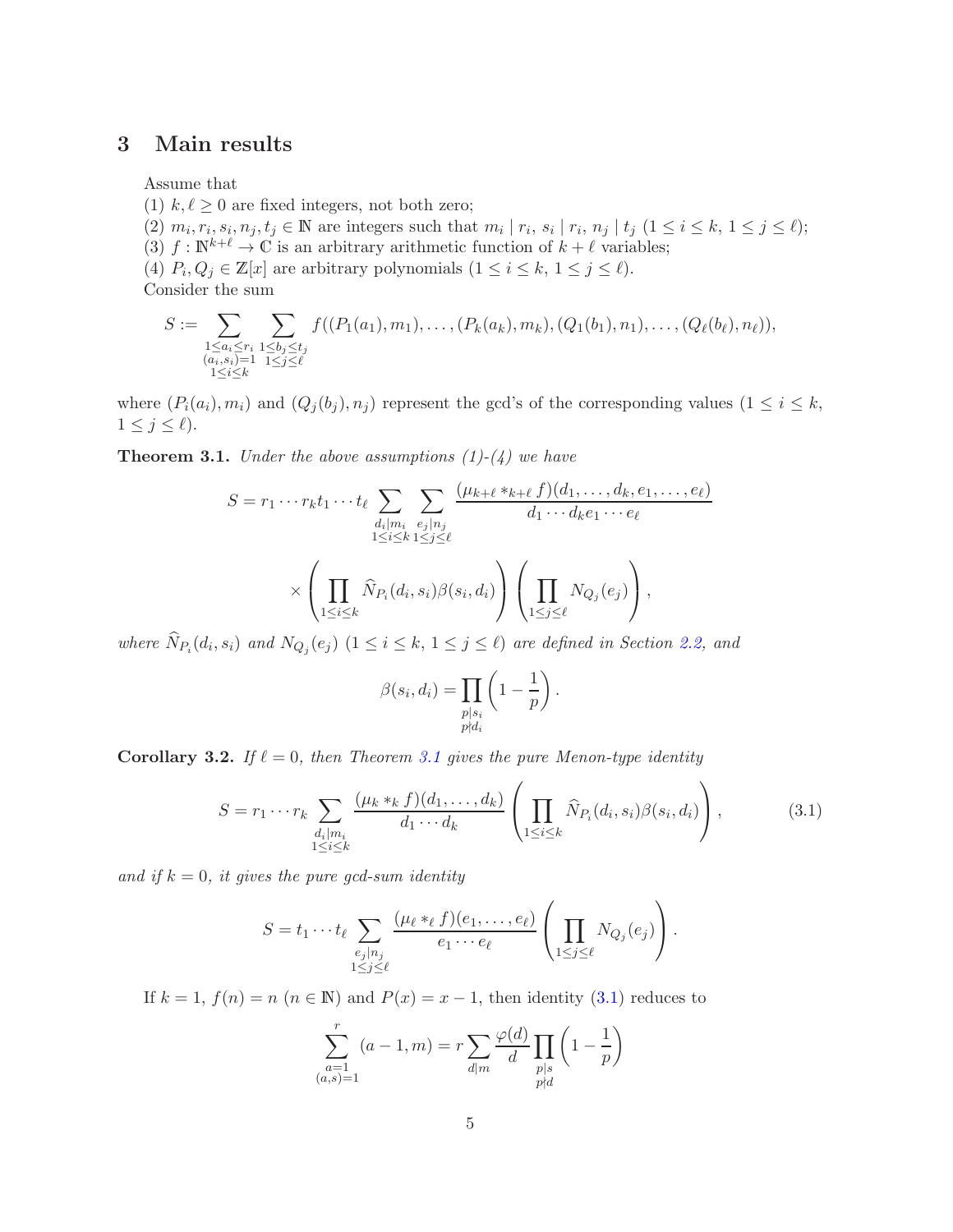$$
=\frac{r\,\varphi(s)\tau(m)}{s}\prod_{p^{\nu}||m_1}\left(1-\frac{\nu}{(\nu+1)p}\right),\,
$$

where  $m | r, s | r$  and  $m_1 = \max\{d \in \mathbb{N} : d | m, (d, s) = 1\}$ , which is identity [\(1.2\)](#page-1-0) (with the corresponding change of notations).

Remark 3.1. Haukkanen and Wang [\[7\]](#page-12-6) considered systems of polynomials in several variables and a different constraint, namely  $(a_1, \ldots, a_k, n) = 1$  in the first sum defining S.

*Proof of Theorem* [3.1](#page-4-0). It is an immediate consequence of the definition of the function  $\mu_k$  that

<span id="page-5-0"></span>
$$
f(n_1, \ldots, n_k) = \sum_{d_1 | n_1, \ldots, d_k | n_k} (\mu_k *_k f)(d_1, \ldots, d_k).
$$
 (3.2)

By using  $(3.2)$  we have

$$
S = \sum_{\substack{1 \le a_i \le r_i \\ (a_i, s_i) = 1 \\ 1 \le i \le k}} \sum_{\substack{1 \le b_j \le t_j \\ 1 \le i \le \ell}} \sum_{d_i | (P_i(a_i), m_i) \ e_j | (Q_j(b_j), n_j) \\ 1 \le i \le k}} (\mu_{k+\ell} *_{k+\ell} f)(d_1, \dots, d_k, e_1, \dots, e_\ell)
$$
  
\n
$$
= \sum_{\substack{d_i | m_i \\ 1 \le i \le k}} \sum_{\substack{e_j | n_j \\ 1 \le i \le \ell}} (\mu_{k+\ell} *_{k+\ell} f)(d_1, \dots, d_k, e_1, \dots, e_\ell)
$$
  
\n
$$
\times \Big( \prod_{\substack{1 \le i \le k \\ 1 \le i \le r_i \\ (a_i, s_i) = 1}} \sum_{\substack{1 \le a_i \le r_i \\ (a_i, s_i) = 1 \\ P_i(a_i) \equiv 0 \pmod{d_i}}} 1 \Big) \Big( \prod_{1 \le j \le \ell} \sum_{\substack{1 \le b_j \le t_j \\ Q_j(b_j) \equiv 0 \pmod{e_j}}} 1 \Big).
$$

Now we use Lemma [2.1](#page-3-0) to evaluate the sum

$$
B_i := \sum_{\substack{1 \le a_i \le r_i \\ (a_i, s_i) = 1 \\ P_i(a_i) \equiv 0 \pmod{d_i}}} 1.
$$

For any x such that  $(x, d_i, s_i) = 1$  we have

$$
\sum_{\substack{1 \le a_i \le r_i \\ (a_i, s_i) = 1 \\ a_i \equiv x \pmod{d_i}}} 1 = \frac{r_i}{d_i} \beta(s_i, d_i),
$$

and there are  $N_{P_i}(d_i, s_i)$  such values of x (mod  $d_i$ ). Hence,

$$
B_i = \frac{r_i}{d_i} \beta(s_i, d_i) \widehat{N}_{P_i}(d_i, s_i).
$$

We also have

$$
\sum_{\substack{1 \le b_j \le t_j \\ Q_j(b_j) \equiv 0 \pmod{e_j}}} 1 = \frac{t_j}{e_j} N_{Q_j}(e_j).
$$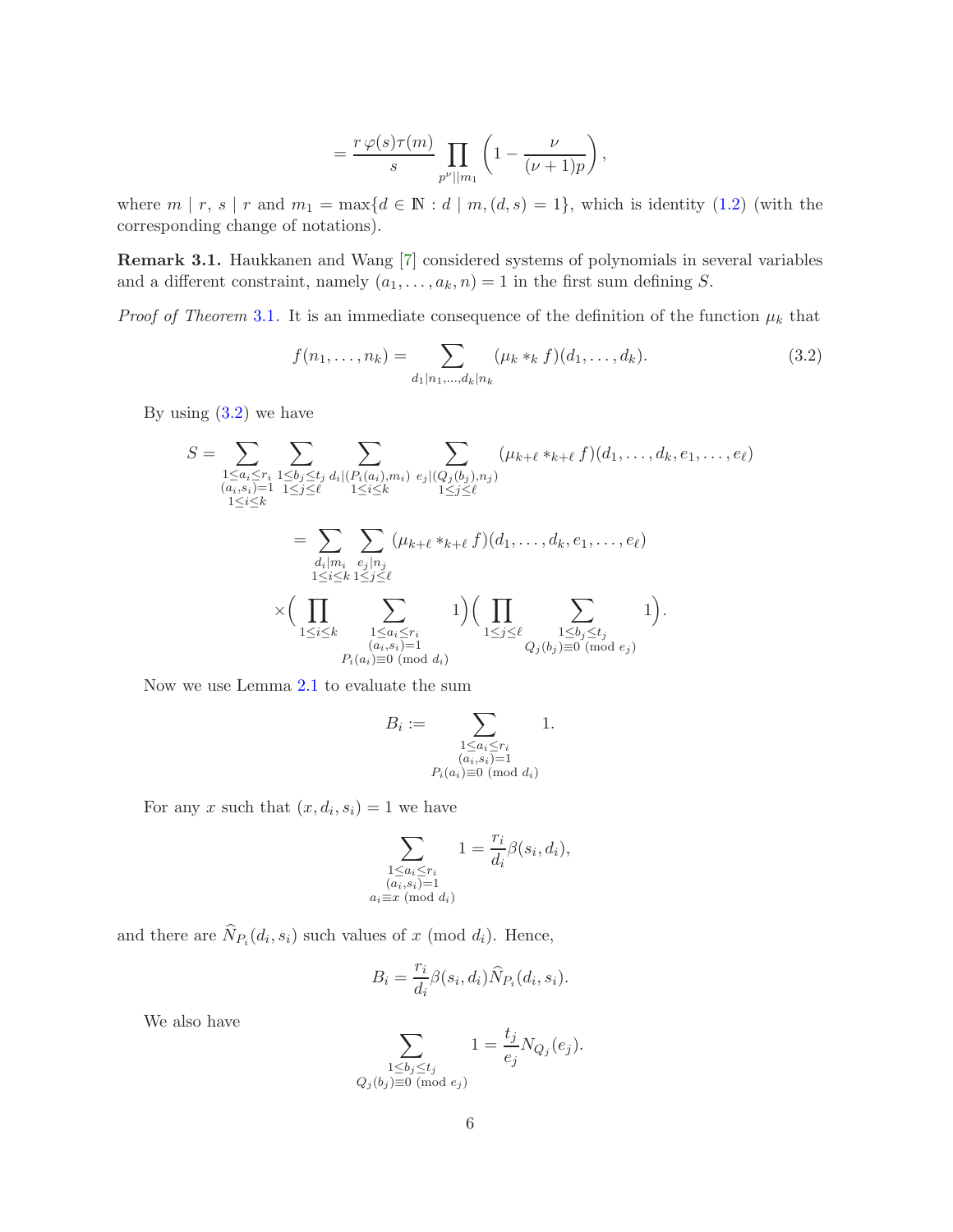Notice that here  $r_i/d_i$  and  $t_j/e_j$  are integers for any *i*, *j*. Putting together this gives

$$
S = \sum_{\substack{d_i|m_i \ e_j|n_j \\ 1 \le i \le k}} \sum_{\substack{e_j|n_j \\ 1 \le i \le k}} (\mu_{k+\ell} *_{k+\ell} f)(d_1, \dots, d_k, e_1, \dots, e_\ell)
$$
  

$$
\times \Big( \prod_{1 \le i \le k} \widehat{N}_{P_i}(d_i, s_i) \frac{r_i}{d_i} \beta(s_i, d_i) \Big) \Big( \prod_{1 \le j \le \ell} \frac{t_j}{e_j} N_{Q_j}(e_j) \Big)
$$
  

$$
= r_1 \cdots r_k t_1 \cdots t_\ell \sum_{\substack{d_i|m_i \\ 1 \le i \le k}} \sum_{\substack{e_j|n_j \\ 1 \le i \le \ell}} \frac{(\mu_{k+\ell} *_{k+\ell} f)(d_1, \dots, d_k, e_1, \dots, e_\ell)}{d_1 \cdots d_k e_1 \cdots e_\ell}
$$
  

$$
\times \Big( \prod_{1 \le i \le k} \widehat{N}_{P_i}(d_i, s_i) \beta(s_i, d_i) \Big) \Big( \prod_{1 \le j \le \ell} N_{Q_j}(e_j) \Big).
$$

 $\Box$ 

 $\Box$ 

**Corollary 3.3.** Assume that  $m_i | s_i$  and  $s_i | r_i$  for any i with  $1 \le i \le k$  Then

$$
S = r_1 \frac{\varphi(s_1)}{s_1} \cdots r_k \frac{\varphi(s_k)}{s_k} t_1 \cdots t_\ell \sum_{\substack{d_i \mid m_i \\ 1 \le i \le k}} \sum_{\substack{e_j \mid n_j \\ 1 \le j \le \ell}} \frac{(\mu_{k+\ell} *_{k+\ell} f)(d_1, \dots, d_k, e_1, \dots, e_\ell)}{\varphi(d_1) \cdots \varphi(d_k) e_1 \cdots e_\ell}
$$

$$
\times \Big(\prod_{1 \le i \le k} \widehat{N}_{P_i}(d_i)\Big) \Big(\prod_{1 \le j \le \ell} N_{Q_j}(e_j)\Big).
$$

*Proof.* Apply Theorem [3.1.](#page-4-0) Since  $d_i | m_i$ , we have  $d_i | s_i$ . Hence  $N_{P_i}(d_i, s_i) = N_{P_i}(d_i)$  and

$$
\beta(s_i, d_i) = \prod_{\substack{p|s_i \\ p \nmid d_i}} \left(1 - \frac{1}{p}\right) = \frac{\varphi(s_i)/s_i}{\varphi(d_i)/d_i}.
$$

**Corollary 3.4.** Assume that  $m_i = r_i = s_i$  and  $n_j = t_j$  for any  $i, j \ (1 \leq i \leq k, 1 \leq j \leq \ell)$ . Then

<span id="page-6-0"></span>
$$
S = \varphi(m_1) \cdots \varphi(m_k) n_1 \cdots n_\ell \sum_{\substack{d_i \mid m_i \ e_j \mid n_j \\ 1 \le i \le k}} \sum_{\substack{e_j \mid n_j \\ 1 \le i \le \ell}} \frac{(\mu_{k+\ell} *_{k+\ell} f)(d_1, \dots, d_k, e_1, \dots, e_\ell)}{\varphi(d_1) \cdots \varphi(d_k) e_1 \cdots e_\ell} \tag{3.3}
$$
\n
$$
\times \Big(\prod_{1 \le i \le k} \widehat{N}_{P_i}(d_i)\Big) \Big(\prod_{1 \le j \le \ell} N_{Q_j}(e_j)\Big).
$$

**Theorem 3.5.** Assume conditions (1)-(4). Furthermore, let  $r_i = [m_i, s_i]$ ,  $t_j = n_j$   $(1 \le i \le k,$  $1 \leq j \leq \ell$ ) and let f be a multiplicative function of  $k + \ell$  variables. Then the sum

$$
S = S(m_1, \ldots, m_k, s_1, \ldots, s_k, n_1, \ldots, n_\ell)
$$

represents a multiplicative function of  $2k + \ell$  variables.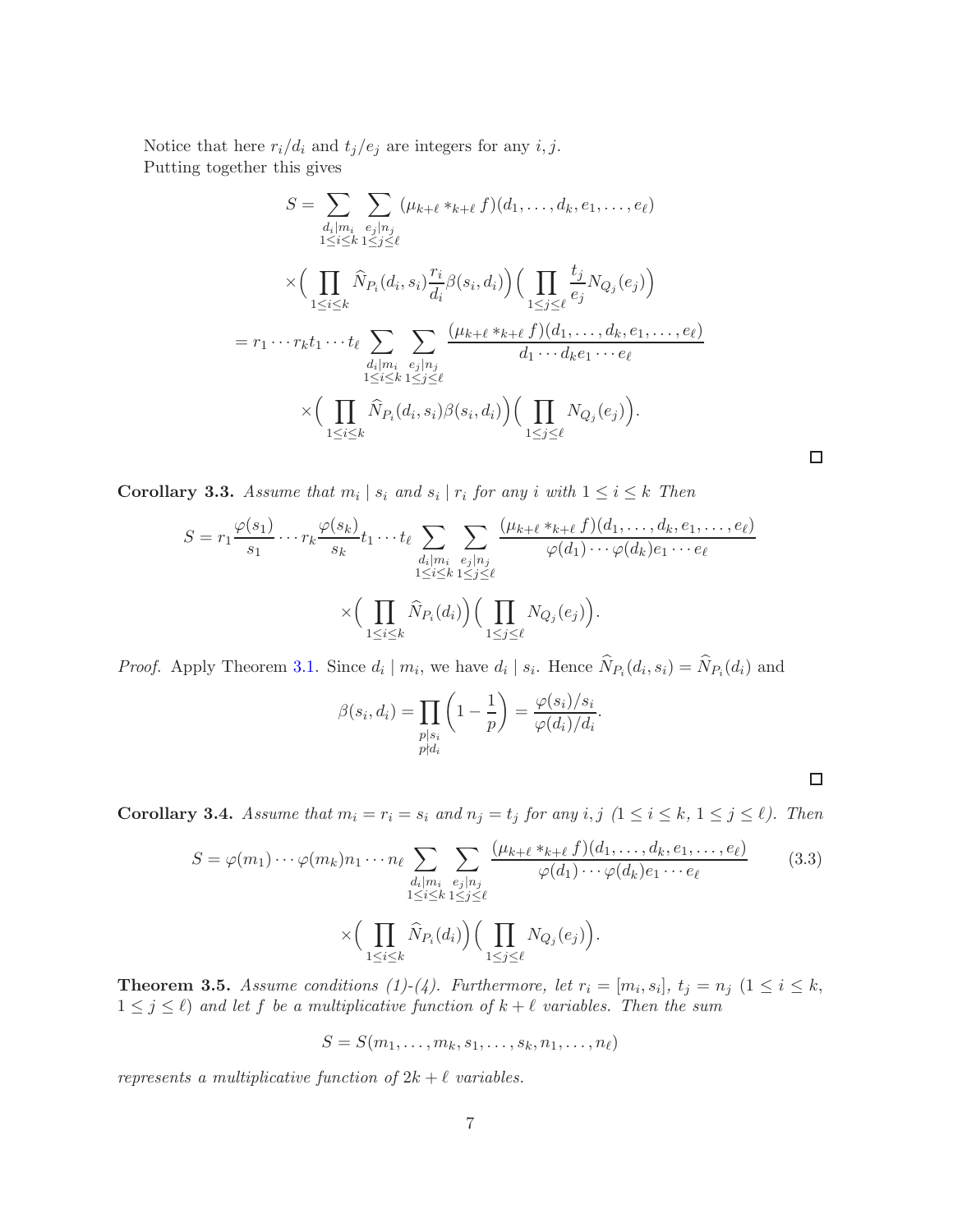Proof. Note that

<span id="page-7-0"></span>
$$
\beta(s_i, d_i) = \sum_{\substack{\delta \mid s_i \\ (\delta, d_i) = 1}} \frac{\mu(\delta)}{\delta} = \sum_{\delta \mid s_i} \frac{\mu(\delta)}{\delta} h(\delta, d_i), \tag{3.4}
$$

where the function of two variables

$$
h(\delta, d_i) = \sum_{\substack{c|\delta\\c|d_i}} \mu(c)
$$

is multiplicative, being the convolution of multiplicative functions. Therefore,  $\beta(s_i, d_i)$ , given by the convolution  $(3.4)$  is also multiplicative.

We conclude that S, given in Theorem [3.1](#page-4-0) as a convolution of  $2k+\ell$  variables of multiplicative functions, is multiplicative, as well.  $\Box$ 

<span id="page-7-2"></span>Corollary 3.6. Assume that  $m_i = r_i = s_i$  and  $n_j = t_j$  for any i, j and f is multiplicative, viewed as a function of  $k + \ell$  variables. Then S given by [\(3.3\)](#page-6-0) is also multiplicative in  $m_1, \ldots, m_k, n_1, \ldots, n_\ell$ , as a function of  $k + \ell$  variables.

**Remark 3.2.** Note that in his original paper Menon [\[13,](#page-12-0) Lemma] proved that if f is a multiplicative arithmetic function of r variables and  $P_i \in \mathbb{Z}[x]$  are polynomials, then the function

$$
F(n) := \sum_{a=1}^{n} f((P_1(a), n), \dots, (P_r(a), n))
$$

is multiplicative in the single variable n. Here  $F(n)$  is not a special case our sum S, but it can be treated in a similar way. By using [\(3.2\)](#page-5-0) one obtains the formula

<span id="page-7-1"></span>
$$
F(n) = n \sum_{d_1|n,\dots,d_r|n} \frac{(\mu_r *_{r} f)(d_1,\dots,d_r)}{[d_1,\dots,d_r]} N(d_1,\dots,d_r),
$$
\n(3.5)

valid for any function f of r variables, where  $N(d_1, \ldots, d_r)$  is the number of solutions (mod  $[d_1, \ldots, d_r]$  of the simultaneous congruences  $P_1(x) \equiv 0 \pmod{d_1}$ , ...,  $P_r(x) \equiv 0 \pmod{d_r}$ . Note that  $N(d_1, \ldots, d_r)$  is a multiplicative function of r variables. If f is multiplicative, then the convolution representation  $(3.5)$  shows that F is also multiplicative.

In what follows assume that

(1')  $k, \ell \geq 0$  are fixed integers, not both zero;

(2)  $n, r_i, s_i, t_j \in \mathbb{N}$  are integers such that  $n | r_i, s_i | r_i, n | t_j (1 \le i \le k, 1 \le j \le \ell);$ 

(3')  $g : \mathbb{N} \to \mathbb{C}$  is an arbitrary arithmetic function;

(4')  $P_i, Q_j \in \mathbb{Z}[x]$  are arbitrary polynomials  $(1 \leq i \leq k, 1 \leq j \leq \ell)$ . Consider the sum

$$
T := \sum_{\substack{1 \le a_i \le r_i \\ (a_i, s_i) = 1 \\ 1 \le i \le k}} \sum_{\substack{1 \le b_j \le t_j \\ 1 \le j \le \ell}} g((P_1(a_1), \dots, P_k(a_k), Q(b_1), \dots, Q_\ell(b_\ell), n)),
$$

with the gcd on the right hand side.

We have the following result.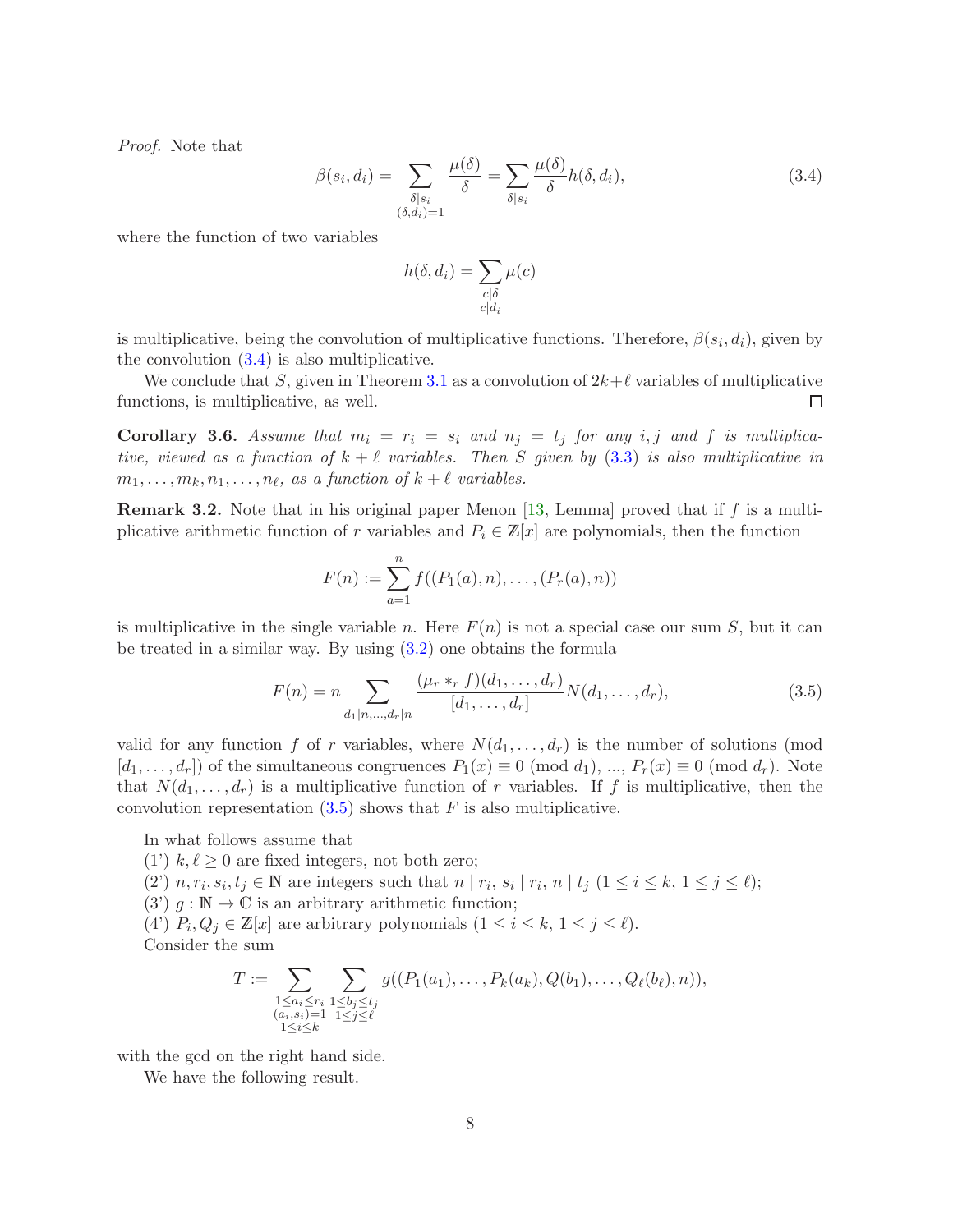<span id="page-8-0"></span>**Theorem 3.7.** Assume conditions  $(1')-(4')$ . Then

$$
T = r_1 \cdots r_k t_1 \cdots t_\ell \sum_{d|n} \frac{(\mu * g)(d)}{d^{k+\ell}} \left( \prod_{1 \leq i \leq k} \widehat{N}_{P_i}(d, s_i) \beta(s_i, d) \right) \left( \prod_{1 \leq j \leq \ell} N_{Q_j}(d) \right),
$$

where

$$
\beta(s_i, d) = \prod_{\substack{p|s_i \\ p \nmid d}} \left(1 - \frac{1}{p}\right)
$$

*Proof.* Apply Theorem [3.1](#page-4-0) in the case when  $m_i = n_j = n$   $(1 \le i \le k, 1 \le j \le \ell)$  and

$$
f(x_1,\ldots,x_k,y_1,\ldots,y_\ell)=g((x_1,\ldots,x_k,y_1,\ldots,y_\ell)).
$$

Then

$$
f((P_1(a_1), m_1), \ldots, (P_k(a_k), m_k), (Q(b_1), n_1), \ldots, (Q_\ell(b_\ell), n_\ell))
$$
  
=  $g((P_1(a_1), \ldots, P_k(a_k), Q(b_1), \ldots, Q_\ell(b_\ell), n)).$ 

From  $(2.1)$  we obtain

$$
(\mu_{k+\ell} *_{k+\ell} f)(x_1, \dots, x_k, y_1, \dots, y_\ell) = \begin{cases} (\mu * g)(n), & \text{if } x_1 = \dots = x_k = y_1 = \dots = y_\ell = n, \\ 0, & \text{otherwise.} \end{cases}
$$

In the special case  $g(n) = n$ ,  $Q_j(x) = x$ ,  $r_i = s_i = t_j = n$   $(1 \le i \le k, 1 \le j \le \ell)$  we obtain from Theorem [3.7](#page-8-0) the next result.

#### Corollary 3.8.

$$
\sum_{\substack{1 \le a_i \le n \\ (a_i, n) = 1 \\ 1 \le i \le k}} \sum_{\substack{1 \le b_j \le n \\ 1 \le j \le \ell}} (P_1(a_1), \dots, P_k(a_k), b_1, \dots, b_\ell, n) = \varphi(n)^k (\mathrm{id}_\ell * G_k)(n),
$$

where

$$
G_k(n) = \varphi(n)^{1-k} \prod_{1 \le i \le k} \widehat{N}_{P_i}(n).
$$

If  $P_i(x) = x^{q_i} - 1$   $(1 \leq i \leq k)$ , then we obtain

Corollary 3.9. If  $q_i \in \mathbb{N}$   $(1 \leq i \leq k)$ , then

$$
\sum_{\substack{1 \le a_i \le n \\ (a_i, n) = 1 \\ 1 \le i \le k}} \sum_{\substack{1 \le b_j \le n \\ 1 \le j \le \ell}} (a_1^{q_1} - 1, \dots, a_k^{q_k} - 1, b_1, \dots, b_\ell, n) = \varphi(n)^k (\mathrm{id}_\ell * H_k)(n),
$$

where

<span id="page-8-1"></span>
$$
H_k(n) = \varphi(n)^{1-k} \prod_{1 \le i \le k} C^{(q_i)}(n),\tag{3.6}
$$

 $\Box$ 

 $C^{(q_i)}(n)$  being the number of solutions of the congruence  $x^{q_i} \equiv 1 \pmod{n}$ .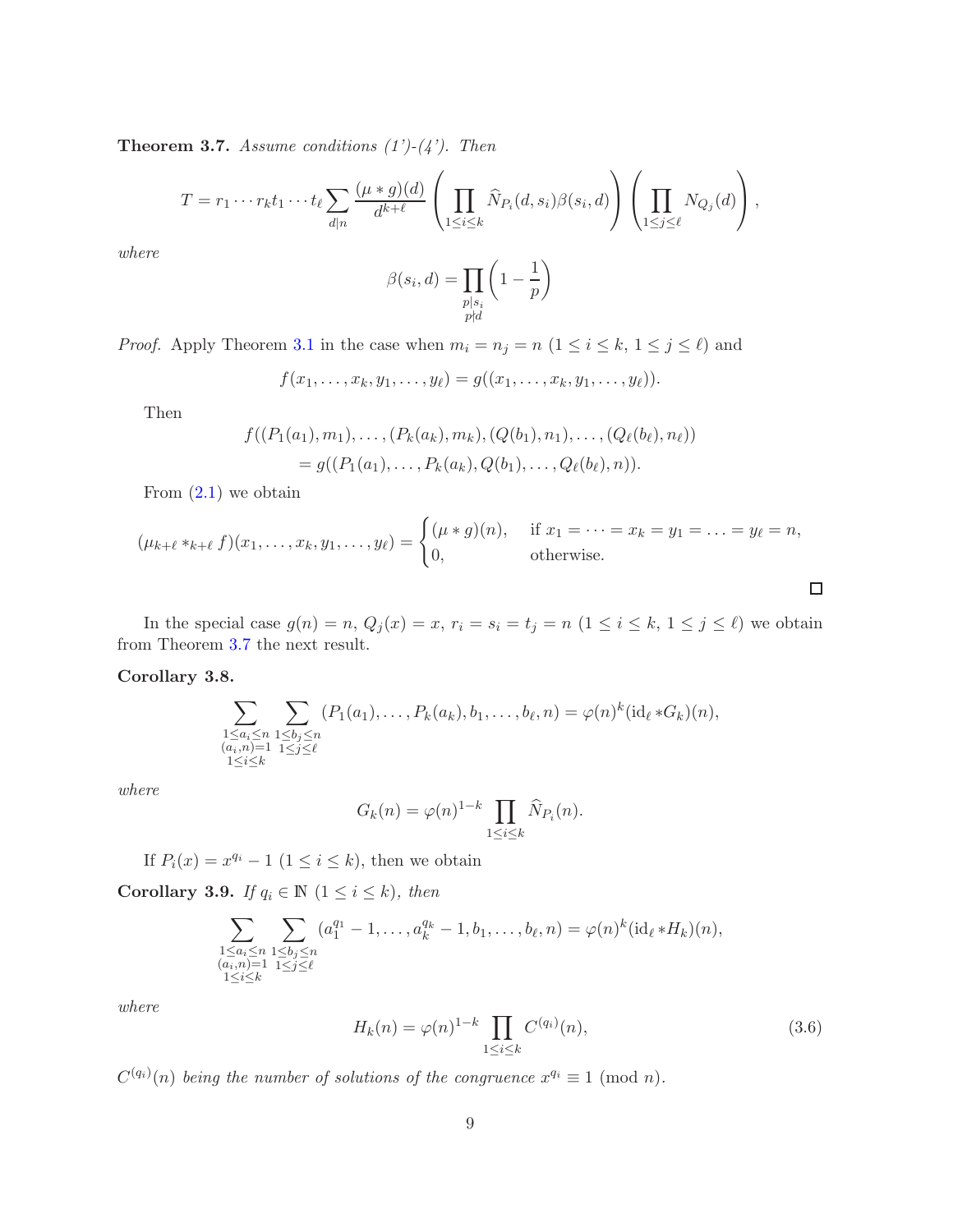For  $k = 1$ , [\(3.6\)](#page-8-1) reduces to identity [\(1.3\)](#page-1-1) by Li, Kim and Qiao [\[12\]](#page-12-9).

Several other special cases can be discussed. For example, let  $\ell = 0$ . By formula [\(3.3\)](#page-6-0) we have

<span id="page-9-1"></span>
$$
V(n_1, ..., n_k) := \sum_{\substack{1 \le a_i \le n_i \\ (a_i, n_i) = 1 \\ 1 \le i \le k}} f((P_1(a_1), n_1), ..., (P_k(a_k), n_k))
$$
(3.7)  

$$
= \varphi(n_1) \cdots \varphi(n_k) \sum_{\substack{d_i | n_i \\ 1 \le i \le k}} \frac{(\mu_k *_{k} f)(d_1, ..., d_k)}{\varphi(d_1) \cdots \varphi(d_k)} \Big(\prod_{1 \le i \le k} \widehat{N}_{P_i}(d_i)\Big).
$$

If  $f : \mathbb{N} \to \mathbb{C}$  is multiplicative, then  $V(n_1, \ldots, n_k)$  is multiplicative, as well, by Corollary [3.6.](#page-7-2) For prime powers  $p^{\nu_1}, \ldots, p^{\nu_k}$  the values  $V(p^{\nu_1}, \ldots, p^{\nu_k})$  can be computed in the case of special functions  $f$  and special polynomials  $P_i$ .

We confine ourselves with the case of the lcm function  $f(n_1, \ldots, n_k) = [n_1, \ldots, n_k]$  and the polynomials  $P_i(x) = x - 1$  ( $1 \le i \le k$ ), included in the next section.

# 4 A special case

In this section we consider the function

$$
W(n_1, \ldots, n_k) := \sum_{\substack{1 \le a_i \le n_i \\ (a_i, n_i) = 1 \\ 1 \le i \le k}} [(a_1 - 1, n_1), \ldots, (a_k - 1, n_k)].
$$

<span id="page-9-0"></span>Theorem 4.1. For any  $n_1, \ldots, n_k \in \mathbb{N}$ ,

$$
W(n_1,\ldots,n_k)=\varphi(n_1)\cdots\varphi(n_k)h(n_1,\ldots,n_k),
$$

where the function h is multiplicative, symmetric in the variables and for any prime powers  $p^{\nu_1}, \ldots, p^{\nu_k}$  such that  $\nu_1 \geq \cdots \geq \nu_t \geq 1$ ,  $\nu_{t+1} = \cdots = \nu_k = 0$ ,

$$
h(p^{\nu_1}, \dots, p^{\nu_k})
$$
  
= 1 + (\nu\_1 + \dots + \nu\_t) +  $\sum_{j=1}^{t-1} \frac{(-1)^j p^j}{(p-1)^j (p^j - 1)} \Biggl( \binom{t}{j+1} - \sum_{\substack{M \subseteq \{1, \dots, t\} \\ \#M = j+1}} \frac{1}{p^{j \nu_{\max M}}} \Biggr).$ 

Proof. According to [\(3.7\)](#page-9-1) we have

$$
W(n_1,\ldots,n_k) = \varphi(n_1)\cdots\varphi(n_k) \sum_{\substack{d_i|n_i \\ 1\leq i\leq k}} \frac{(\mu_k *_k f)(d_1,\ldots,d_k)}{\varphi(d_1)\cdots\varphi(d_k)},
$$

where  $f(n_1, ..., n_k) = [n_1, ..., n_k]$ .

Here  $W(n_1,\ldots,n_k)$  is multiplicative and we compute the values  $W(p^{\nu_1},\ldots,p^{\nu_k})$ . Let  $g=$  $\mu_k *_k f$ , that is,

$$
g(n_1,\ldots,n_k) = \sum_{d_1|n_1,\ldots,d_k|n_k} \mu(d_1)\cdots\mu(d_k) [n_1/d_1,\ldots,n_k/d_k].
$$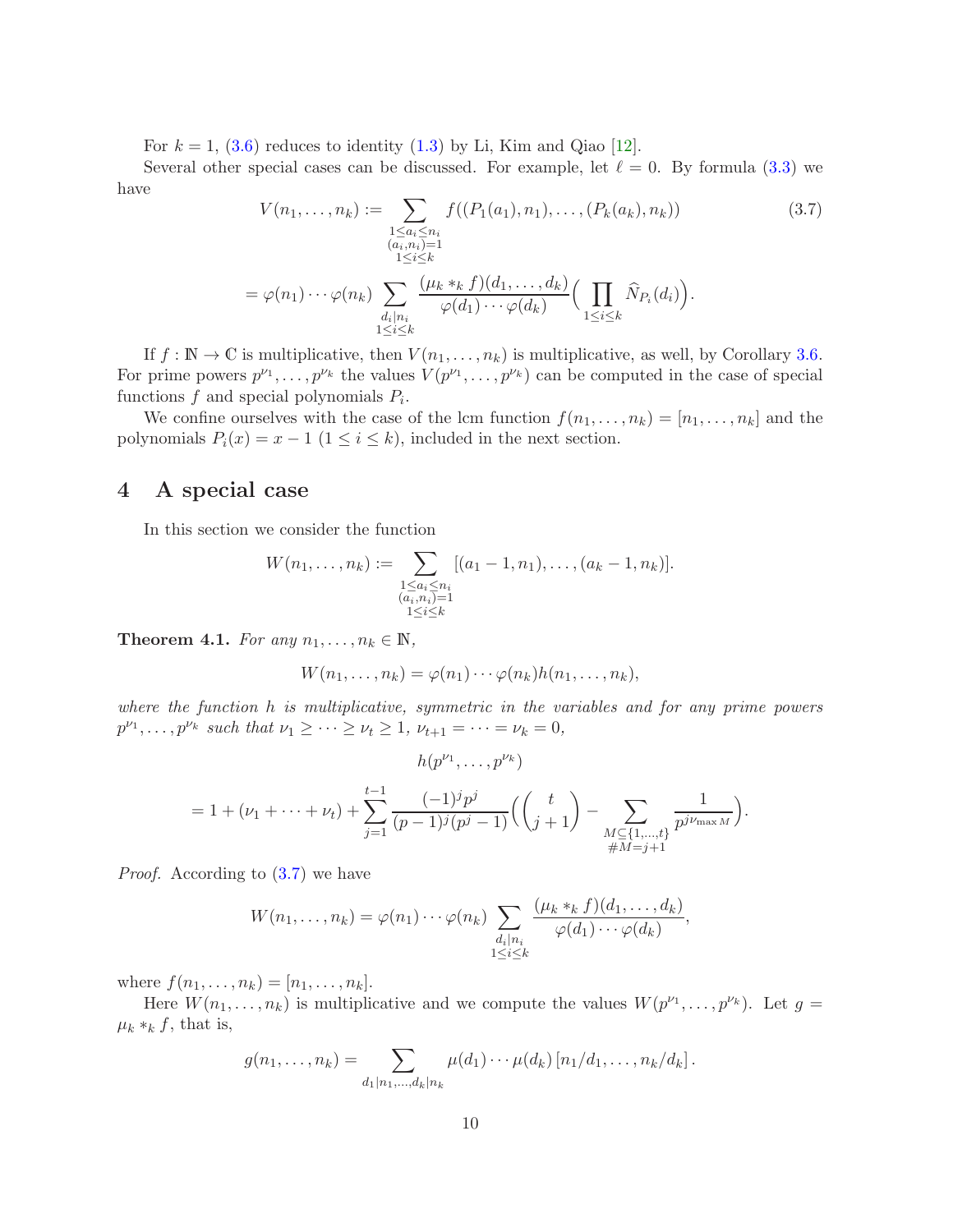Then g is multiplicative and for any prime powers  $p^{\nu_1}, \ldots, p^{\nu_k}$   $(\nu_1, \ldots, \nu_k \ge 0)$ ,

$$
g(p^{\nu_1},\ldots,p^{\nu_k})=\sum_{d_1,\ldots,d_k\in\{1,p\}}\mu(d_1)\cdots\mu(d_k)\left[p^{\nu_1}/d_1,\ldots,p^{\nu_k}/d_k\right].
$$

Assume that there is  $j \geq 1$  such that  $\nu_1 = \nu_2 = \cdots = \nu_j = \nu > \nu_{j+1} \geq \nu_{j+2} \geq \cdots \geq \nu_m \geq 1$ ,  $\nu_{m+1} = \cdots = \nu_k = 0$ . Then we have for any  $d_1, \ldots, d_m \in \{1, p\}, d_{m+1}, \ldots, d_k = 1$ ,

$$
[p^{\nu_1}/d_1,\ldots,p^{\nu_k}/d_k] = \begin{cases} p^{\nu-1}, & \text{if } d_1 = \cdots = d_j = p, \\ p^{\nu}, & \text{otherwise,} \end{cases}
$$

and

$$
g(p^{\nu_1}, \dots, p^{\nu_k}) = \left(p^{\nu} \sum_{d_1 \in \{1, p\}} \mu(d_1) \cdots \sum_{d_j \in \{1, p\}} \mu(d_j) - p^{\nu} \mu(p)^j + p^{\nu-1} \mu(p)^j\right)
$$
  
 
$$
\times \sum_{d_{j+1} \in \{1, p\}} \mu(d_{j+1}) \cdots \sum_{d_m \in \{1, p\}} \mu(d_m) = \begin{cases} (-1)^{j-1} (p^{\nu} - p^{\nu-1}), & \text{if } j = m, \\ 0, & \text{otherwise.} \end{cases}
$$

Therefore, since  $g$  is symmetric in the variables, we deduce

<span id="page-10-0"></span>
$$
g(p^{\nu_1}, \dots, p^{\nu_k}) = \begin{cases} 1, & \text{if } \nu_1 = \dots = \nu_k = 0, \\ (-1)^{j-1} \varphi(p^{\nu}), & \text{if a number } j \ge 1 \text{ of } \nu_1, \dots, \nu_k \text{ is equal to } \nu \ge 1, \\ & \text{while all others are zero,} \\ 0, & \text{otherwise.} \end{cases} \tag{4.1}
$$

Furthermore, let

$$
h(n_1,\ldots,n_k)=\sum_{d_1|n_1,\ldots,d_k|n_k}\frac{g(d_1,\ldots,d_k)}{\varphi(d_1)\cdots\varphi(d_k)},
$$

which is also multiplicative and symmetric in the variables. Let  $p^{\nu_1}, \ldots, p_k^{\nu_k}$  be any prime powers and assume, without loss of generality, that for some  $t \geq 0$ , one has  $\nu_1 \geq \cdots \geq \nu_t \geq 1$ ,  $\nu_{t+1} = \cdots = \nu_k = 0.$ 

If  $t = 0$ , then  $h(1, ..., 1) = 1$ . If  $t \ge 1$ , then

$$
h(p^{\nu_1}, \ldots, p^{\nu_k}) = \sum_{d_1 | p^{\nu_1}, \ldots, d_t | p^{\nu_t}} \frac{g(d_1, \ldots, d_t, 1, \ldots, 1)}{\varphi(d_1) \cdots \varphi(d_t)}.
$$

Let  $d_1 = p^{\beta_1}, \ldots, d_t = p^{\beta_t}$ , with  $0 \le \beta_1 \le \nu_1, \ldots, 0 \le \beta_t \le \nu_t$ . For any subset M of  $\{1, \ldots, t\}$ such that  $\#M = j \ (1 \leq j \leq t)$  let  $\beta_m = \nu \ (1 \leq \nu \leq \nu_{\max M})$  for every  $m \in M$  and  $\beta_m = 0$  for  $m \notin M$ . Then, according to [\(4.1\)](#page-10-0),

$$
\frac{g(d_1,\ldots,d_t,1,\ldots,1)}{\varphi(d_1)\cdots\varphi(d_t)}=\frac{(-1)^{j-1}\varphi(p^{\nu})}{\varphi(p^{\nu})^j}=\frac{(-1)^{j-1}}{\varphi(p^{\nu})^{j-1}}.
$$

We deduce that

$$
h(p^{\nu_1}, \dots, p^{\nu_k}) = 1 + \sum_{j=1}^t \sum_{\substack{M \subseteq \{1, \dots, t\} \\ \#M = j}} \sum_{\nu=1}^{\nu_{\max M}} \frac{(-1)^{j-1}}{\varphi(p^{\nu})^{j-1}}
$$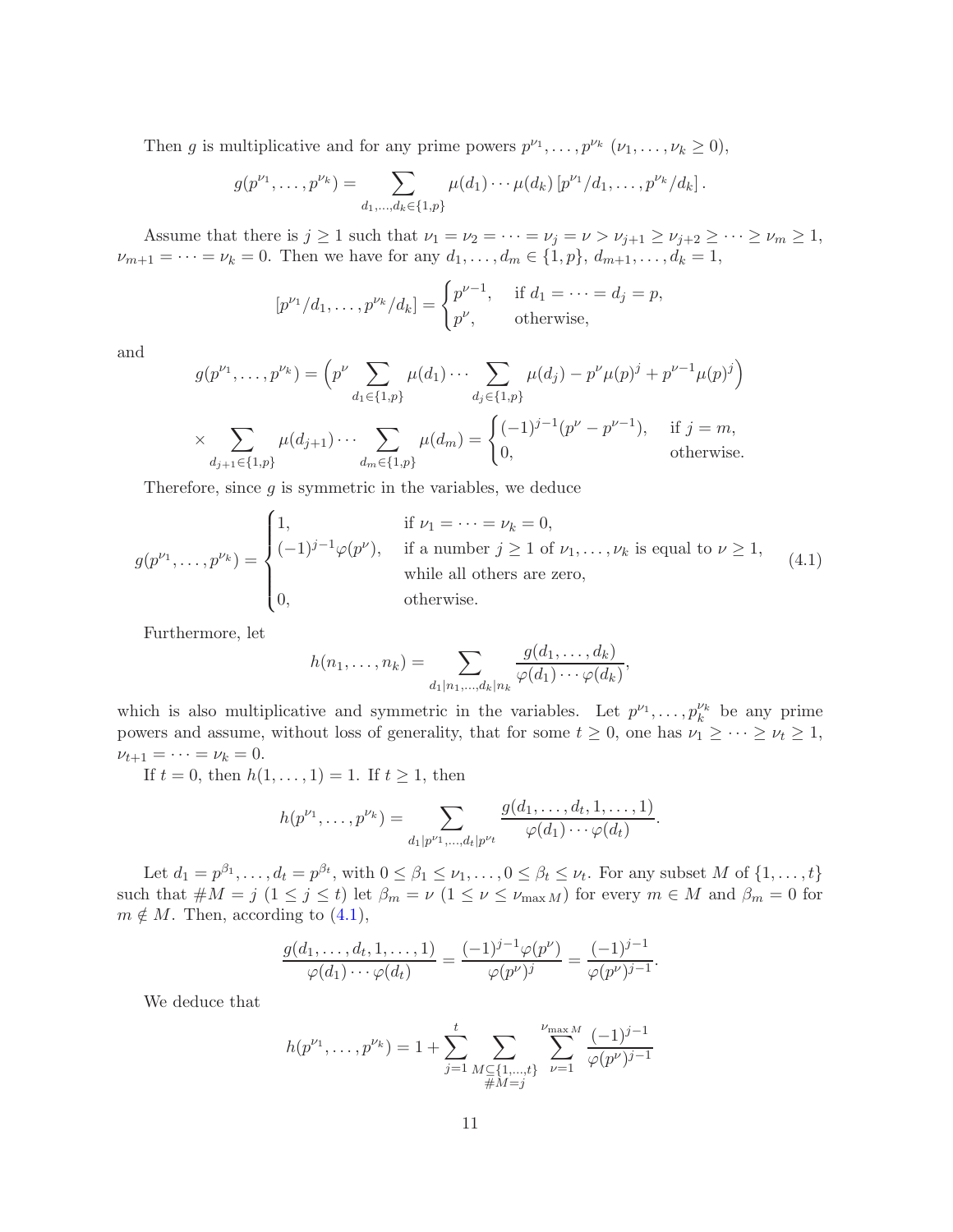$$
= 1 + \sum_{j=1}^{t} (-1)^{j-1} \sum_{\substack{M \subseteq \{1,\ldots,t\} \\ \#M = j}} \sum_{\nu=1}^{\nu_{\max M}} \frac{1}{\varphi(p^{\nu})^{j-1}}.
$$

Here, with the notation  $A := \nu_{\max M}$ , we have for  $j \geq 2$ ,

$$
K_j := \sum_{\nu=1}^{\nu_{\max} M} \frac{1}{\varphi(p^{\nu})^{j-1}} = \frac{1}{(p-1)^{j-1}} \sum_{\nu=1}^A \frac{1}{p^{(j-1)(\nu-1)}}
$$

$$
= \frac{p^{j-1}}{(p-1)^{j-1}(p^{j-1}-1)} \left(1 - \frac{1}{p^{A(j-1)}}\right),
$$

and for  $j = 1$ ,  $K_1 = A$ .

That is,

$$
h(p^{\nu_1}, \dots, p^{\nu_k}) = 1 + (\nu_1 + \dots + \nu_t) + \sum_{j=2}^t \frac{(-1)^{j-1} p^{j-1}}{(p-1)^{j-1} (p^{j-1} - 1)} \sum_{\substack{M \subseteq \{1, \dots, t\} \\ \#M = j}} \left(1 - \frac{1}{p^{A(j-1)}}\right)
$$
  
= 1 + (\nu\_1 + \dots + \nu\_t) + \sum\_{j=1}^{t-1} \frac{(-1)^j p^j}{(p-1)^j (p^j - 1)} \left(\binom{t}{j+1} - \sum\_{\substack{M \subseteq \{1, \dots, t\} \\ \#M = j+1}} \frac{1}{p^{Aj}}\right).

 $\Box$ 

<span id="page-11-0"></span>Corollary 4.2.  $(n_1 = \cdots = n_k = n)$  For any  $n, k \in \mathbb{N}$ ,

$$
\sum_{\substack{1 \le a_1 \le n \\ (a_1, n) = 1}} \cdots \sum_{\substack{1 \le a_k \le n \\ (a_k, n) = 1}} [(a_1 - 1, n), \dots, (a_k - 1, n)]
$$
  
=  $\varphi(n)^k \prod_{p^{\nu}||n} \left( 1 + k\nu + \sum_{j=1}^{k-1} (-1)^j {k \choose j+1} \frac{p^j}{(p-1)^j (p^j - 1)} \left( 1 - \frac{1}{p^{\nu j}} \right) \right).$ 

In the case  $k = 2$  this gives the formula  $(1.5)$ , while for  $k = 1$  we reobtain Menon's identity  $(1.1).$  $(1.1).$ 

# 5 Acknowledgment

The second author was supported by the European Union, co-financed by the European Social Fund EFOP-3.6.1.-16-2016-00004.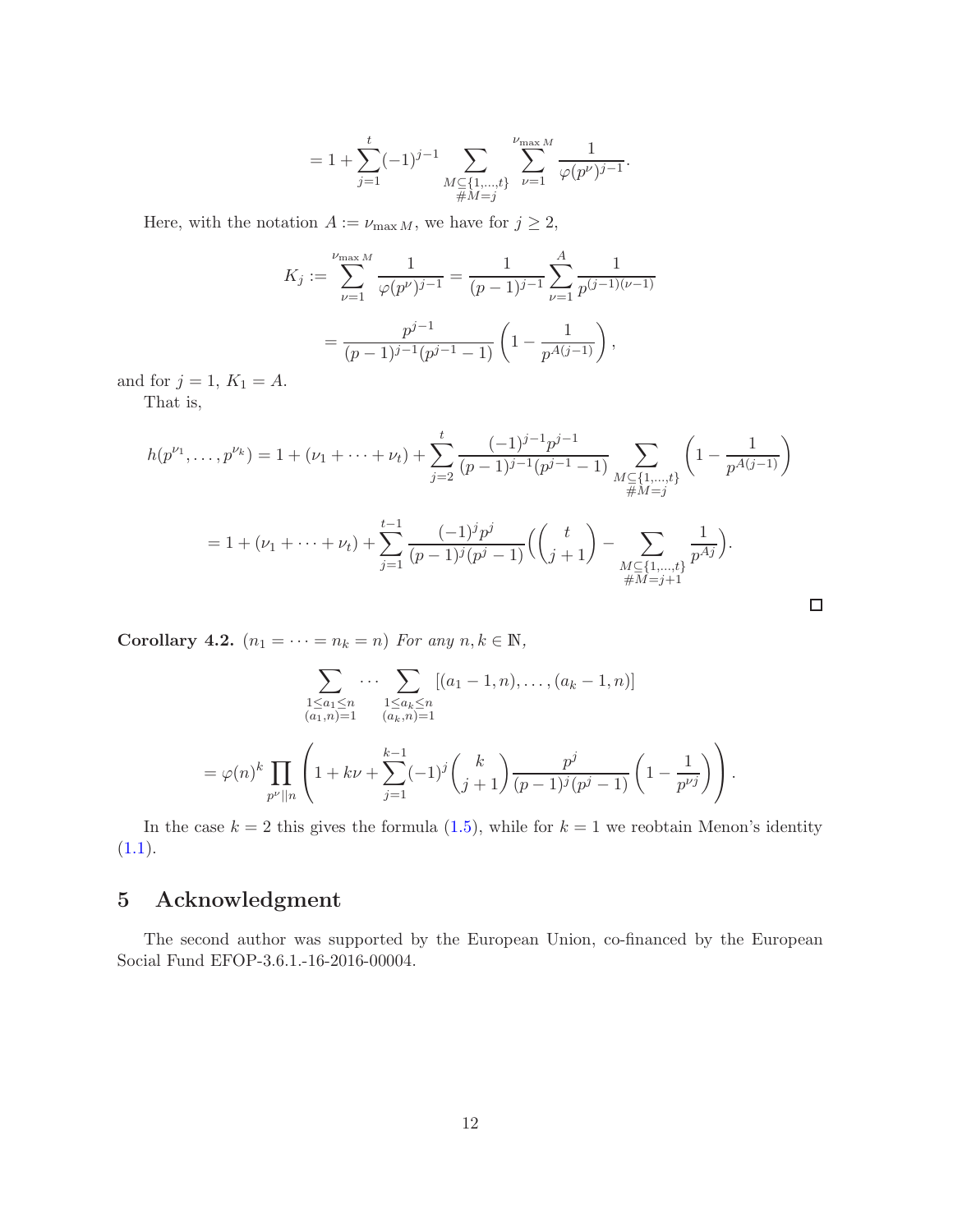## <span id="page-12-17"></span>References

- <span id="page-12-15"></span>[1] T. M. Apostol, Introduction to Analytic Number Theory, Springer, 1976.
- <span id="page-12-16"></span>[2] E. Cohen, An extension of Ramanujan's sum, Duke Math. J. 16 (1949), 85–90.
- <span id="page-12-4"></span>[3] E. Cohen, Some totient functions, Duke Math. J. 23 (1956), 515–522.
- <span id="page-12-12"></span>[4] P. Haukkanen, Menon's identity with respect to a generalized divisibility relation, Aequationes Math. 70 (2005), 240–246.
- <span id="page-12-5"></span>[5] P. Haukkanen, On a gcd-sum function, Aequationes Math. 76 (2008), 168–178.
- <span id="page-12-6"></span>[6] P. Haukkanen and J. Wang, A generalization of Menon's identity with respect to a set of polynomials, Portugal. Math. 53 (1996), 331–337.
- <span id="page-12-11"></span>[7] P. Haukkanen and J. Wang, High degree analogs of Menon's identity, Indian J. Math. 39 (1997), 37–42.
- <span id="page-12-7"></span>[8] M. H. Jafari and A. R. Madadi, On the number of cyclic subgroups of a finite group, Bull. Korean Math. Soc. 54 (2017), 2141–2147.
- <span id="page-12-3"></span>[9] Y. Li, X. Hu, and D. Kim, A Menon-type identity with multiplicative and additive characters, *Taiwanese J. Math.* **23** (2019), 545–555.
- <span id="page-12-8"></span>[10] Y. Li and D. Kim, Menon-type identities derived from actions of subgroups of general linear groups, J. Number Theory 179 (2017) 97–112.
- <span id="page-12-9"></span>[11] Y. Li and D. Kim, Menon-type identities with additive characters, J. Number Theory 192 (2018), 373–385.
- [12] Y. Li, D. Kim, and R. Qiao, A generalization of Menon's identity to higher exponent, Publ. Math. Debrecen 94 (2019), 467–475.
- <span id="page-12-14"></span><span id="page-12-0"></span>[13] P. K. Menon, On the sum  $\sum (a-1, n)[(a, n) = 1]$ , J. Indian Math. Soc. (N.S.) 29 (1965), 155–163.
- <span id="page-12-10"></span>[14] V. Sita Ramaiah, Arithmetical sums in regular convolutions, J. Reine Angew. Math. 303/304 (1978), 265–283.
- [15] R. Sivaramakrishnan, Generalization of an arithmetic function, J. Indian Math. Soc. (N.S.) 33 (1969), 127–132.
- <span id="page-12-1"></span>[16] B. Sury, Some number-theoretic identities from group actions, Rend. Circ. Mat. Palermo  $(2)$  58  $(2009)$ , 99-108.
- <span id="page-12-13"></span><span id="page-12-2"></span>[17] L. Tóth, A survey of gcd-sum functions, *J. Integer Seq.* **12** (2010), Article 10.8.1.
- [18] L. Tóth, Menon's identity and arithmetical sums representing functions of several variables, Rend. Sem. Mat. Univ. Politec. Torino 69 (2011), 97–110.